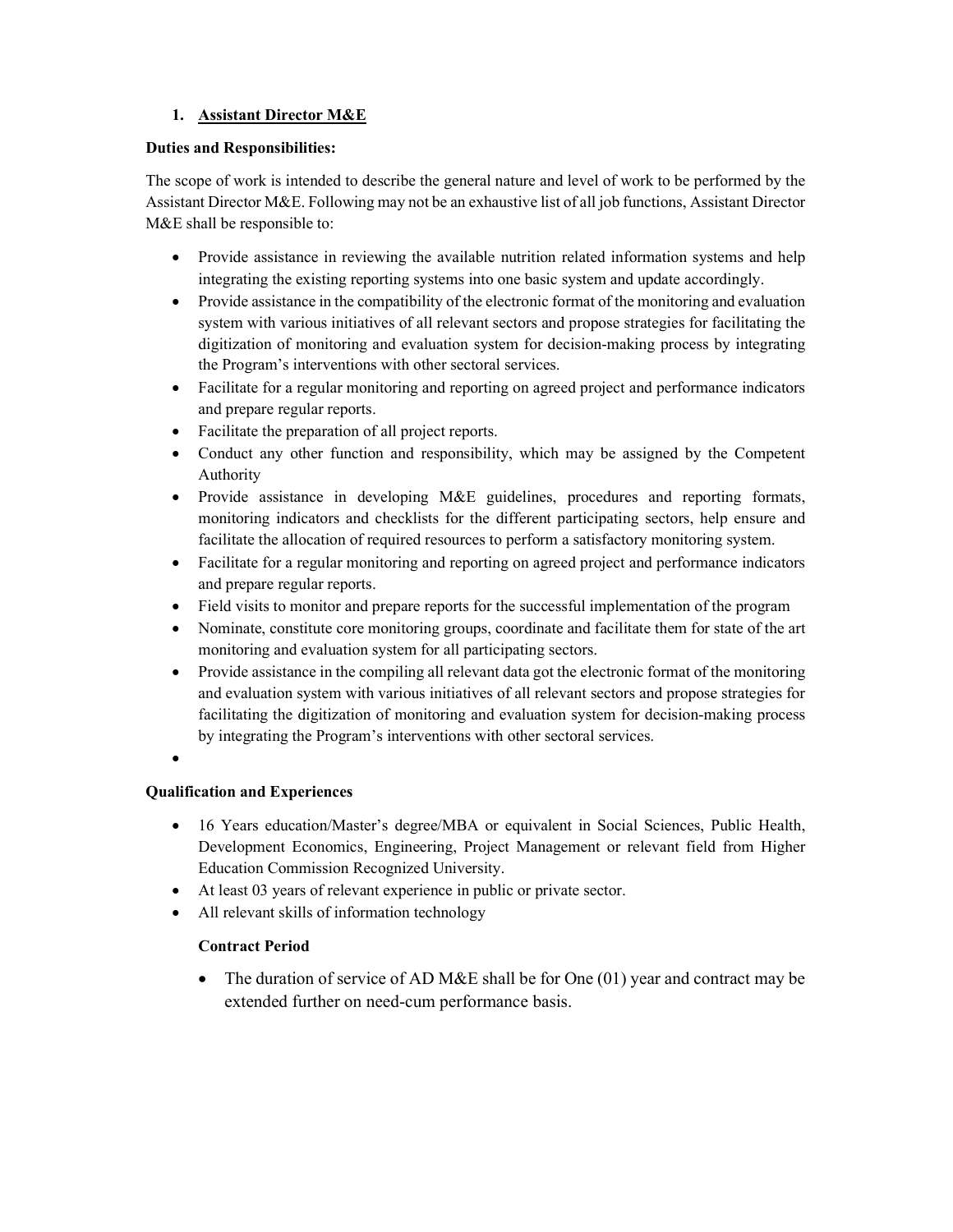# 2. Assistant Directors Grievance Redressal

#### Duties and Responsibilities:

The scope of work is intended to describe the general nature and level of work to be performed by the Assistant Director Grievance Redressal. Following may not be an exhaustive list of all job functions, AD GR shall be responsible to:

- Assist and finalize criteria for village selection and ensure that these include, among other factors, the presence of community institution and/ or NGOs in the selected UC, Taluka and District.
- Assist and develop community institutuin Maturity index to review the capacities of community institutions.
- Ensure that community institutions play a role in setting up farmer field schools, ODF villages and social mobilization strategy is implemented in letter in sprit.
- Ensure the community institution play a role in GRM and that their role is established within the overall mechanism.
- Obtains citizens feedback on the results and lessons learned from previous interventions and their involvement in planning for events such as community meetings, health fairs, and local business fairs.
- Provide assistance in reviewing the available nutrition related information systems and help integrating the existing reporting systems into one basic system and update accordingly.
- Facilitate the preparation of all project reports.
- Develop a complete system of grievance redressal and reporting and actively perform/participate in complaints redressal mechanism.
- Conduct any other function and responsibility, which may be assigned by the Competent Authority

## Qualification and Experiences

- At least 16 Years education in social science / economics / public administration /or relevant field from Higher Education Commission Recognized University.
- At least 03 years of relevant experience in public or private sector.
- Must have information technology Skills

## Contract Period

 The duration of service of AD GR shall be for One (01) year and contract may be extended further on need-cum performance basis.

## 3. Field monitoring

## Duties and Responsibilities:

 Establish a monitoring system that allows regular feedback from the field for all the relevant sectors. Prepare and finalize the M&E guidelines, procedures and reporting formats, monitoring indicators and checklists for the different levels and for the different service providers; ensure and facilitate the allocation of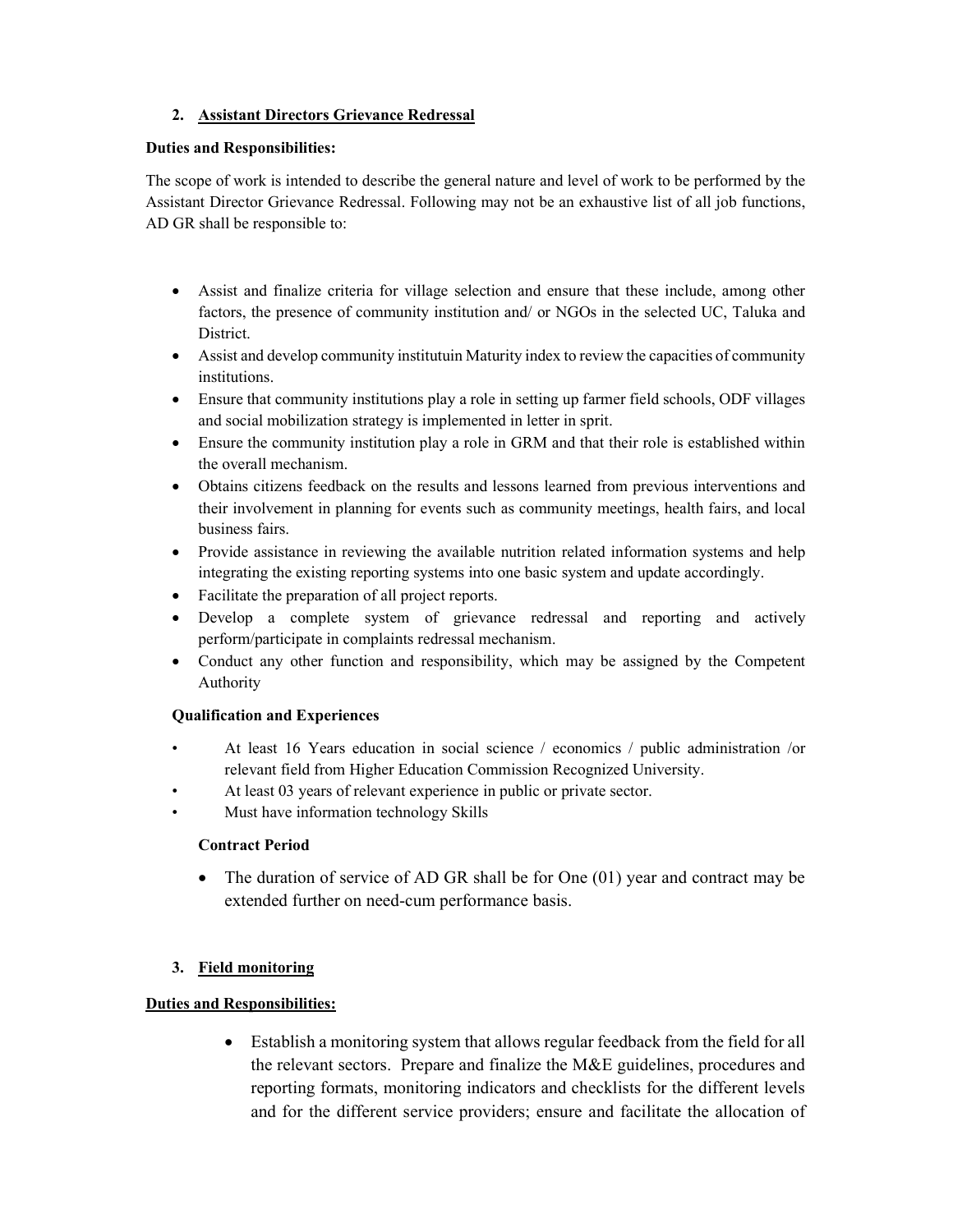financial and human resources required to perform a satisfactory monitoring system;

- Coordinate and ensure the preparation and finalization of all project reports.
- Ensure the achievement of reduction of open defecation practices, stock taking of nutritious fish production, and enhancement of contraceptive prevalence rate;
- Effective vaccination and drenching to the livestock of poor households for food security, public health and enhanced animal productivity;
- Review the sensitization of nutrition concept in the curriculum;
- Undertake regular visits to the service delivery areas, to monitor the quality of services provided, compliance of SOPs/Guidelines issued from time to time and to identify where adaptations might be needed;

# Qualification and Experiences

- 16 Years education/Master's degree/MBA or equivalent in Social Sciences, Public /business administration Economics, Engineering, Project Management or relevant field from Higher Education Commission Recognized University.
- At least 03 years of relevant experience in public or private sector.
- All relevant skills of information technology

## Contract Period

• The duration of service of Director Communication shall be for One (01) year and contract may be extended further on need-cum performance basis.

## Contract Period

 The duration of service of AD Field Monitoring shall be for One (01) year and contract may be extended further on need-cum performance basis.

# 4. Assistant Director Procurement

## Scope of Work:

The scope of work as specified below is intended to describe the general nature and level of work to be performed by the Assistant Director Procurement:

- Provide assistance for the development of the Procurement Plan in line with the Annual Work Plan, ensuring alignment with project's strategies and implementation.
- Provide assistance in procurement functions at project and constituent sector's level.
- Assist in legal requirements of project in procurement actions and submissions for engaging consultants, procuring goods and work requirements.
- Provide assistance to improve efficiency in complete procurement cycle, including advertising process for procurement, procurement correspondence, bids receipt, bids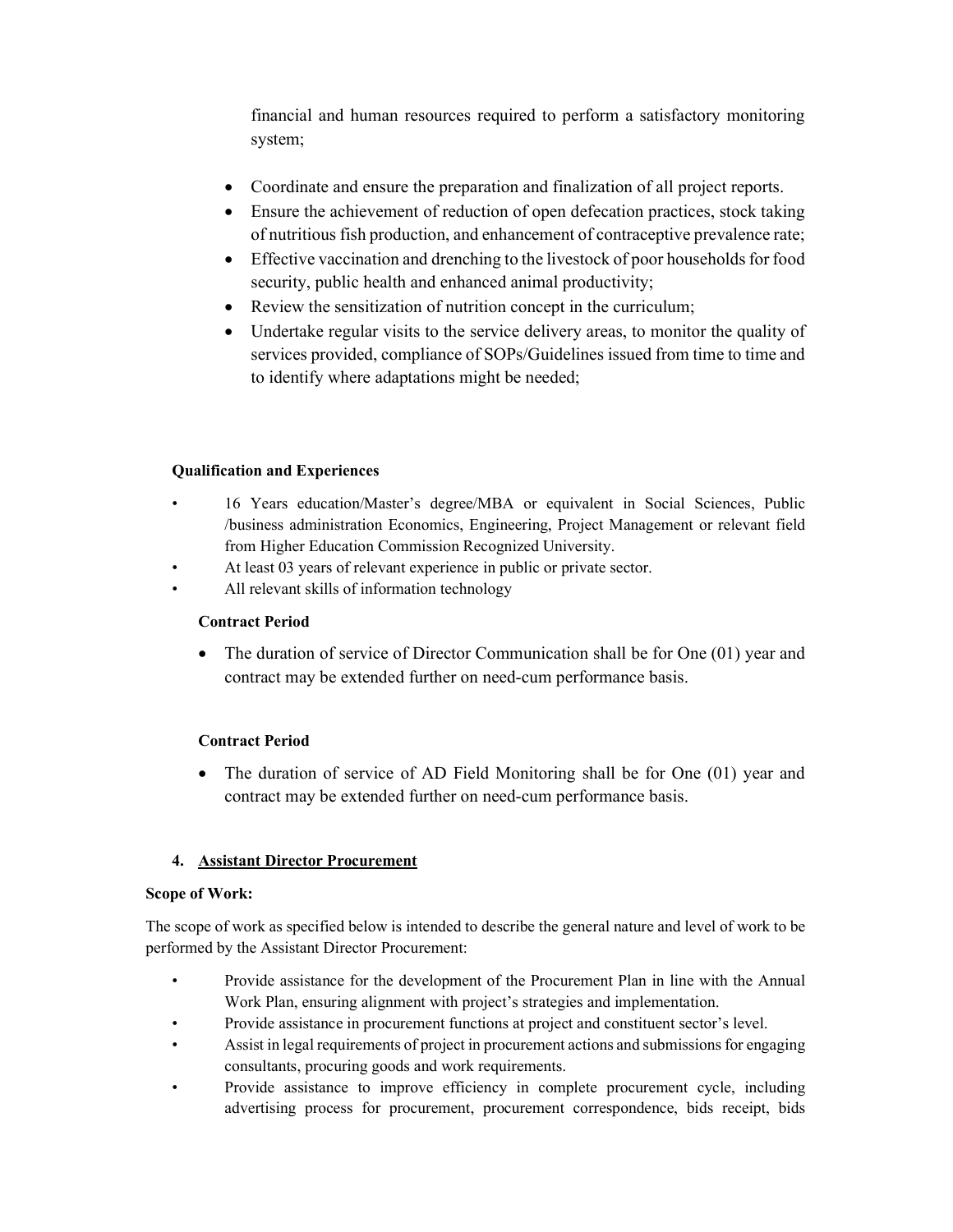opening, contract negotiations, contract signings etc. in strict accordance with Sindh Public Procurement Rules and Consultants Guidelines.

- Monitor and record the progress of procurement activities by regularly updating Public Procurement Management System (PPMS).
- Provide assistance to facilitate the management of the overall procurement and inventory management record and filing system.
- Assist monitoring system for procurement and completion of the procurement process according to the procurement plan besides the Contract Management adhering to the Contract Agreements/Supply Orders.
- Respond adequately and timely to audit queries;
- Assist in the preparation of contracts that involve the purchase of goods and services.
- Assist in administration of contracts.
- Any other relevant task assigned by the Competent Authority.

## Qualification and Experience:

- Should have minimum of sixteen years of education in Supply chain management, management science finance or commerce or other relevant field from a university recognized by the Higher Education Commission.
- Should have at least 3 years' relevant experience in the public/private sector.
- Must have IT skills .

## Contract Period

 The duration of service of AD Procurement shall be for One (01) year and contract may be extended further on need-cum performance basis.

## 5. Assistant Director Finance

#### Scope of work

The scope of work is intended to describe the general nature and level of work to be performed by the Assistant Director Finance. Accordingly, the duties and responsibilities could be summarized as follows:

- 1. Financial Management of AAP
	- a. Facilitate the study of documents related to AAP and in consultation with relevant participating sectors/departments, review the costing.
	- b. Help in preparation of simple guidelines for budgeting, reporting and fund flow for AAP & participating sectors and help prepare a training plan to train relevant officials in each participating department.
- 2. Planning and Budgeting
	- a. Provide help in exploring possibility of preparing a program budget for nutrition related and sensitive funding for all sectors,
	- b. Provide help in preparation of annual work plan and budget for nutrition secretariat.
	- c. Provide assistance in maintenance of budget records, preparation and processing of revised budget documents preparation of budget re-appropriation requests.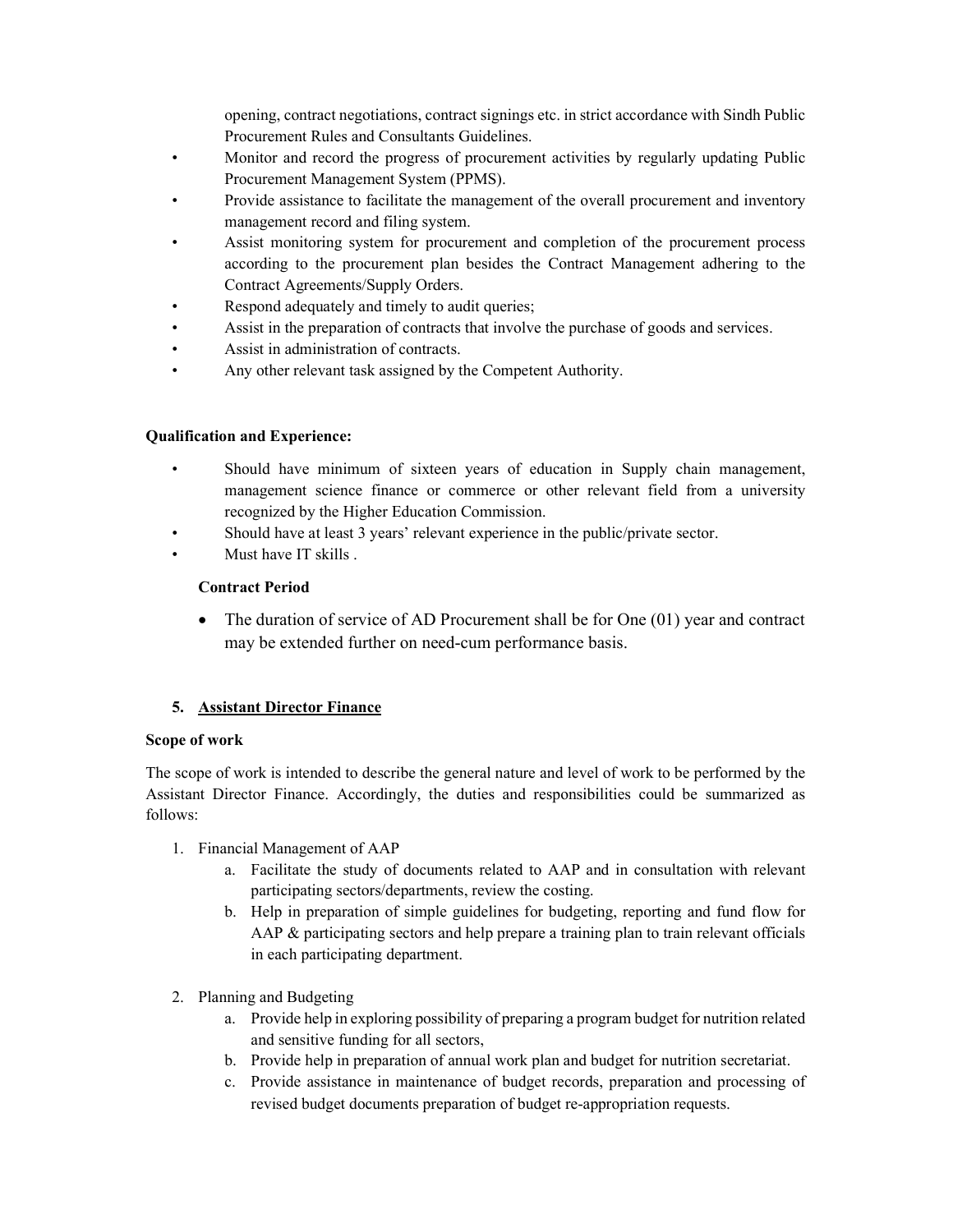- 3. Internal Controls
- 4. Accounting and Reporting
	- a. Support in development of MIS system for recording transactions and preparing project report.
	- b. Book keeping, Accounting, Payment process and preparation of cash book.
	- c. Bank reconciliation and documentation.
- 5. External and Internal Audit
	- a. Provide help in audit process and make arrangements for audit of project funds.
- 6. Any other task assigned by the Nutrition Coordinator.

# **Oualifications**

- Minimum 16 years education/MBA/M Com/ BA Hons or CA/ICMA/ACCA or equivalent in Finance or Accounts from an institution recognized Higher Education Commission.
- At least 3 years of relevant experience in public or private sector.
- Excellent communication skills in English & Urdu.
- All relevant skills of information technology

# Contract Period

 The duration of service of AD Finance shall be for One (01) year and contract may be extended further on need-cum performance basis.

## 6. Assistant Director Communication

## Duties and responsibilities:

The Incumbent is responsible for the following:

- Assist in the implementation of an MIS system for all participating sectors and to actively participate in the developing of required data base
- Analyze and interpret statistical data in order to identify significant differences in relationships among sources of information
- Work in close collaboration with the monitoring and evaluation function of the project and share beneficiary feedback and other such relevant information to advise the direction of implementation and course correction;
- Prepare project briefs, beneficiary testimonials, photos and beneficiary focused stories (video and written) and result-oriented reports as part of the overall outreach through all media channels, including on-line media.
- Evaluate the statistical methods and procedures used to obtain data in order to ensure validity, applicability, efficiency, and accuracy